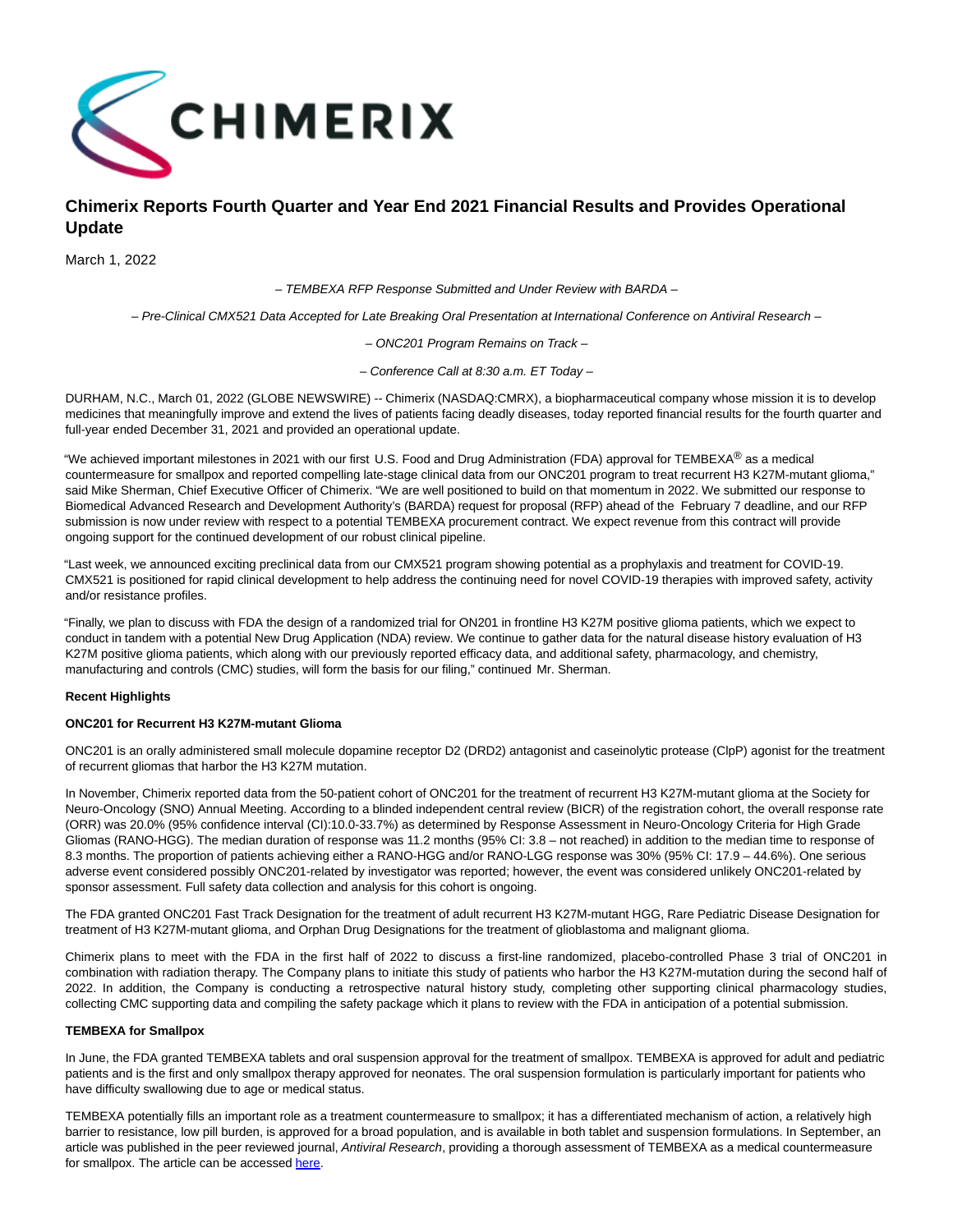In December, BARDA issued a sole source RFP to procure up to 1.7 million treatment courses of therapy of TEMBEXA. The Company submitted a response to the RFP and the submission is currently under review by BARDA. Chimerix is poised to deliver initial quantities of TEMBEXA to the strategic national stockpile upon completion of negotiations.

## **Dociparstat Sodium (DSTAT) for AML**

Chimerix continues enrollment in the Phase 3 **D**ociparstat in **A**ML with **S**tandard C**h**emotherapy (DASH AML) study of DSTAT. The multicenter, randomized, double-blind, placebo-controlled, parallel-group study is being conducted to evaluate the efficacy and safety of DSTAT in combination with standard intensive induction and consolidation chemotherapy for the treatment of newly diagnosed AML patients. Enrollment of this study has proceeded more slowly than expected due to ongoing hospital staffing shortages related to COVID-19 and the competitive nature of enrolling subjects in this patient population. As such, the Company does not expect to complete enrollment of the first 80 evaluable patients by year end. Chimerix is evaluating a number of options to accelerate the development of DSTAT.

### **CMX521 for SARS-CoV-2 (COVID-19)**

In February, Chimerix announced the acceptance of a Late Breaking Oral Presentation of CMX521 at the International Conference on Antiviral Research (ICAR). The presentation is scheduled to take place on Wednesday, March 23, 2022 from 12:15–1:00 PM PT in Seattle, WA.

Promising pre-clinical efficacy data showing CMX521 as a potential prophylactic and treatment of SARS-CoV-2 (COVID-19) infection was generated through collaboration between Chimerix and the Rapidly Emerging Antiviral Drug Development Initiative (READDI) at the University of North Carolina (UNC). READDI is a global public-private partnership founded by the UNC Eshelman School of Pharmacy, UNC School of Medicine, Gillings School of Global Public Health, Eshelman Institute for Innovation and the Structural Genomics Consortium.

Monotherapy prophylactic administration of aerosol CMX521 every eight hours starting eight hours prior to infection reduced average viral titers in lung on day four post-infection by 3.62 log<sub>10</sub> (>99.9% reduction) and prevented weight loss/clinical progression versus placebo. The model used in this study was also used in the development of another antiviral therapy which has Emergency Use Authorization for SARS-CoV-2 in the United States. Antiviral efficacy was also demonstrated with monotherapy treatment when CMX521 was initiated post-infection. When administered within 16 hours post-infection, CMX521 significantly reduced SARS-CoV-2 in the lung (Kruskal-Wallis p<0.0001) and protected mice from clinical symptoms of disease including weight loss and adverse lung pathology (p<0.0001) at day four post-infection relative to placebo.

## **Fourth Quarter 2021 Financial Results**

Chimerix's balance sheet at December 31, 2021 included \$90.4 million of capital available to fund operations, a \$14 million note payable, and approximately 86.9 million outstanding shares of common stock. In January 2022, the Company entered into a four-year \$50.0 million revolving credit facility with Silicon Valley Bank. The Company has not drawn on this facility to date and has no obligation to use the credit facility. The Company views the credit facility as a resource that may supplement its financial position by providing an alternative source of capital that can be utilized on an as-needed basis, for example, in advance of an anticipated (or future) shipment of TEMBEXA treatment courses to BARDA over the term of the credit facility.

Chimerix reported a net loss of \$39.5 million, or \$0.45 per basic and diluted share, for the fourth quarter of 2021, which included a \$20 million success milestone payment to the legacy Oncoceutics shareholders in relation to the achievement of a 20% overall response rate by RANO-HGG for ONC201. During the same period in 2020, Chimerix recorded a net loss of \$11.7 million, or \$0.19 per basic and diluted share.

With the completion of the Company's legacy 2011 research and development contract with BARDA in the third quarter of 2021, revenue for the fourth quarter of 2021 decreased to \$46,000, compared to \$1.1 million for the same period in 2020.

Research and development expenses increased to \$34.3 million for the three-month period ended December 31, 2021, compared to \$8.7 million for the same period in 2020. The increase is primarily related to the payment of the ONC201 \$20.0 million success milestone.

General and administrative expenses increased to \$5.2 million for the fourth quarter of 2021, compared to \$4.2 million for the same period in 2020.

#### **Full Year 2021 Financial Results**

Chimerix reported a net loss of \$173.2 million, or \$2.04 per basic and diluted share, for the year ended December 31, 2021. For the year ended December 31, 2020, Chimerix recorded a net loss of \$43.5 million, or \$0.70 per basic and diluted share. The increase was primarily driven by the charge for the acquisition of in-process research and development and subsequent development expense related to the acquisition of Oncoceutics, Inc and its lead compound, ONC201, in January 2021.

Revenues for 2021 decreased to \$2.0 million, compared to \$5.4 million in 2020.

Research and development expenses increased to \$73.8 million for the year ended December 31, 2021, compared to \$36.2 million for the year ended December 31, 2020. Of which, \$20.0 million relates to the success milestone paid to the legacy shareholders of Oncoceutics for the achievement of a 20% overall response rate by RANO-HGG for ONC201.

General and administrative expenses increased to \$18.7 million for the year ended December 31, 2021, compared to \$13.7 million for the year ended December 31, 2020.

Chimerix recorded acquired in-process research and development expenses of \$82.9 million for the year ended December 31, 2021 related to the acquisition of Oncoceutics.

#### **Conference Call and Webcast**

Chimerix will host a conference call and live audio webcast to discuss fourth quarter and full-year 2021 financial results and provide a business update today at 8:30 a.m. ET. To access the live conference call, please dial 877-354-4056 (domestic) or 678-809-1043 (international) at least five minutes prior to the start time and refer to conference ID 9874598.

A live audio webcast of the call will also be available on the Investors section of Chimerix's website, [www.chimerix.com.](https://www.globenewswire.com/Tracker?data=oC2ghZOWJ1RBvDVrFKgQUFQsCKtazG4y8O9t-25f0ZccN2Wq_AbQNmoU8JbltEBycGPiRDNoQng2_TQPx5nziw==) An archived webcast will be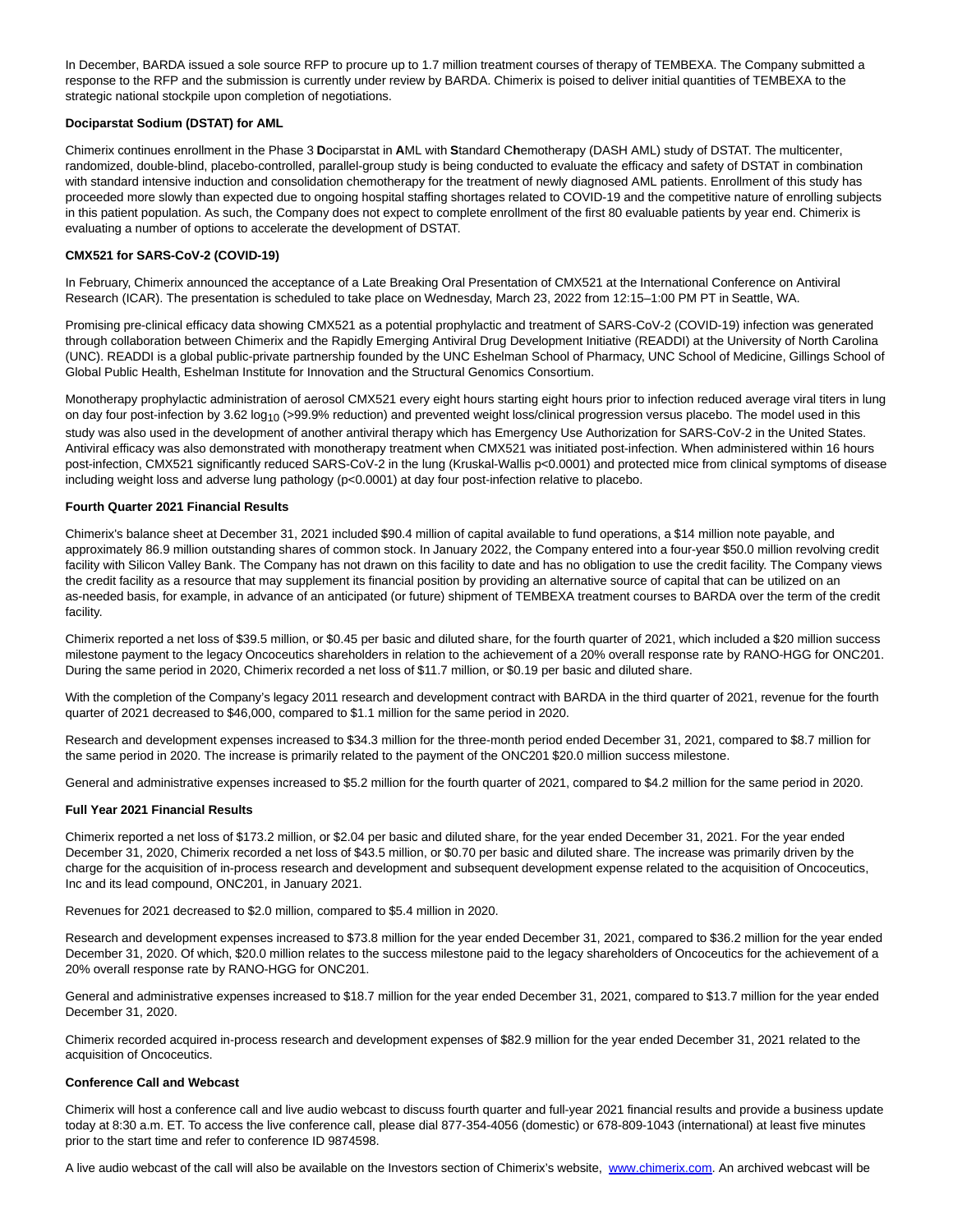available on the Chimerix website approximately two hours after the event.

#### **About Chimerix**

Chimerix is a biopharmaceutical company with a mission to develop medicines that meaningfully improve and extend the lives of patients facing deadly diseases. In June 2021, the U.S. Food and Drug Administration granted approval of TEMBEXA for the treatment of smallpox as a medical countermeasure. The Company has two other advanced clinical-stage development programs, ONC201 and dociparstat sodium (DSTAT). ONC201 is in development for recurrent H3 K27M-mutant glioma. DSTAT is in development as a potential first-line therapy in acute myeloid leukemia.

## **About TEMBEXA**

TEMBEXA is an oral antiviral formulated as 100 mg tablets and 10 mg/mL oral suspension dosed once weekly for two weeks. TEMBEXA is indicated for the treatment of human smallpox disease caused by variola virus in adult and pediatric patients, including neonates. TEMBEXA is not indicated for the treatment of diseases other than human smallpox disease. The effectiveness of TEMBEXA for the treatment of smallpox disease has not been determined in humans because adequate and well-controlled field trials have not been feasible and inducing smallpox disease in humans to study the drug's efficacy is not ethical. TEMBEXA efficacy may be reduced in immunocompromised patients based on studies in immune deficient animals.

TEMBEXA (brincidofovir) is a nucleotide analog lipid-conjugate designed to mimic a natural monoacyl phospholipid to achieve effective intracellular concentrations of the active antiviral metabolite, cidofovir diphosphate. Cidofovir diphosphate exerts its orthopoxvirus antiviral effects by acting as an alternate substrate inhibitor for viral DNA synthesis mediated by viral DNA polymerase.

### **IMPORTANT SAFETY INFORMATION Including BOXED WARNING**

#### **WARNING: INCREASED RISK FOR MORTALITY WHEN USED FOR LONGER DURATION**

## **An increased incidence of mortality was seen in TEMBEXA-treated subjects compared to placebo-treated subjects in a 24-week clinical trial when TEMBEXA was evaluated in another disease.**

### **WARNINGS AND PRECAUTIONS**

Elevations in Hepatic Transaminases and Bilirubin: May cause increases in serum transaminases (ALT or AST) and serum bilirubin. Monitor liver laboratory parameters before and during treatment.

Diarrhea and Other Gastrointestinal Adverse Events: Diarrhea and additional gastrointestinal adverse events including nausea, vomiting, and abdominal pain may occur. Monitor patients, provide supportive care, and if necessary, do not give the second and final dose of TEMBEXA.

Coadministration with Related Products: TEMBEXA should not be co-administered with intravenous cidofovir.

Carcinogenicity: TEMBEXA is considered a potential human carcinogen. Do not crush or divide TEMBEXA tablets and avoid direct contact with broken or crushed tablets or oral suspension.

Male Infertility: Based on testicular toxicity in animal studies, TEMBEXA may irreversibly impair fertility in individuals of reproductive potential.

#### **ADVERSE REACTIONS**

Common adverse reactions (adverse events assessed as causally related by the investigator in ≥ 2% of subjects) experienced in the first 2 weeks of dosing with TEMBEXA were diarrhea, nausea, vomiting and abdominal pain.

## **USE IN SPECIFIC POPULATIONS**

#### Pregnancy

Based on findings from animal reproduction studies, TEMBEXA may cause fetal harm when administered to pregnant individuals. Pregnancy testing should be performed before initiation of TEMBEXA in individuals of childbearing potential to inform risk. An alternative therapy should be used to treat smallpox during pregnancy, if feasible.

#### **Forward-Looking Statements**

This press release contains forward-looking statements within the meaning of the Private Securities Litigation Reform Act of 1995 that are subject to risks and uncertainties that could cause actual results to differ materially from those projected. Forward-looking statements include those relating to, among other things, results from the BICR of the 50- patient cohort of ONC201 for the treatment of recurrent H3 K27M-mutant glioma, the status of Chimerix's oncology programs, and the manufacturing, potential benefits and government procurement of TEMBEXA. Among the factors and risks that could cause actual results to differ materially from those indicated in the forward-looking statements are risks that the current pre-clinical or clinical study data for ONC201 or CMX521 will not support accelerated, or any, regulatory approval; the anticipated benefits of the acquisition of Oncoceutics may not be realized; the ability to generate positive results in a Phase 3 study in acute myeloid leukemia and subsequent approval for DSTAT; risks that Chimerix will not obtain a procurement contract for TEMBEXA in smallpox in a timely manner or at all; Chimerix's current BCV manufacturing efforts may not satisfy the requirements of any procurement award; Chimerix's reliance on a sole source third-party manufacturer for drug supply; risks that ongoing or future trials may not be successful or replicate previous trial results, or may not be predictive of real-world results or of results in subsequent trials; risks and uncertainties relating to competitive products and technological changes that may limit demand for our drugs; risks that our drugs may be precluded from commercialization by the proprietary rights of third parties; and additional risks set forth in the Company's filings with the Securities and Exchange Commission. These forward-looking statements represent the Company's judgment as of the date of this release. The Company disclaims, however, any intent or obligation to update these forward-looking statements.

#### **CONTACT:**

Investor Relations: Michelle LaSpaluto 919 972-7115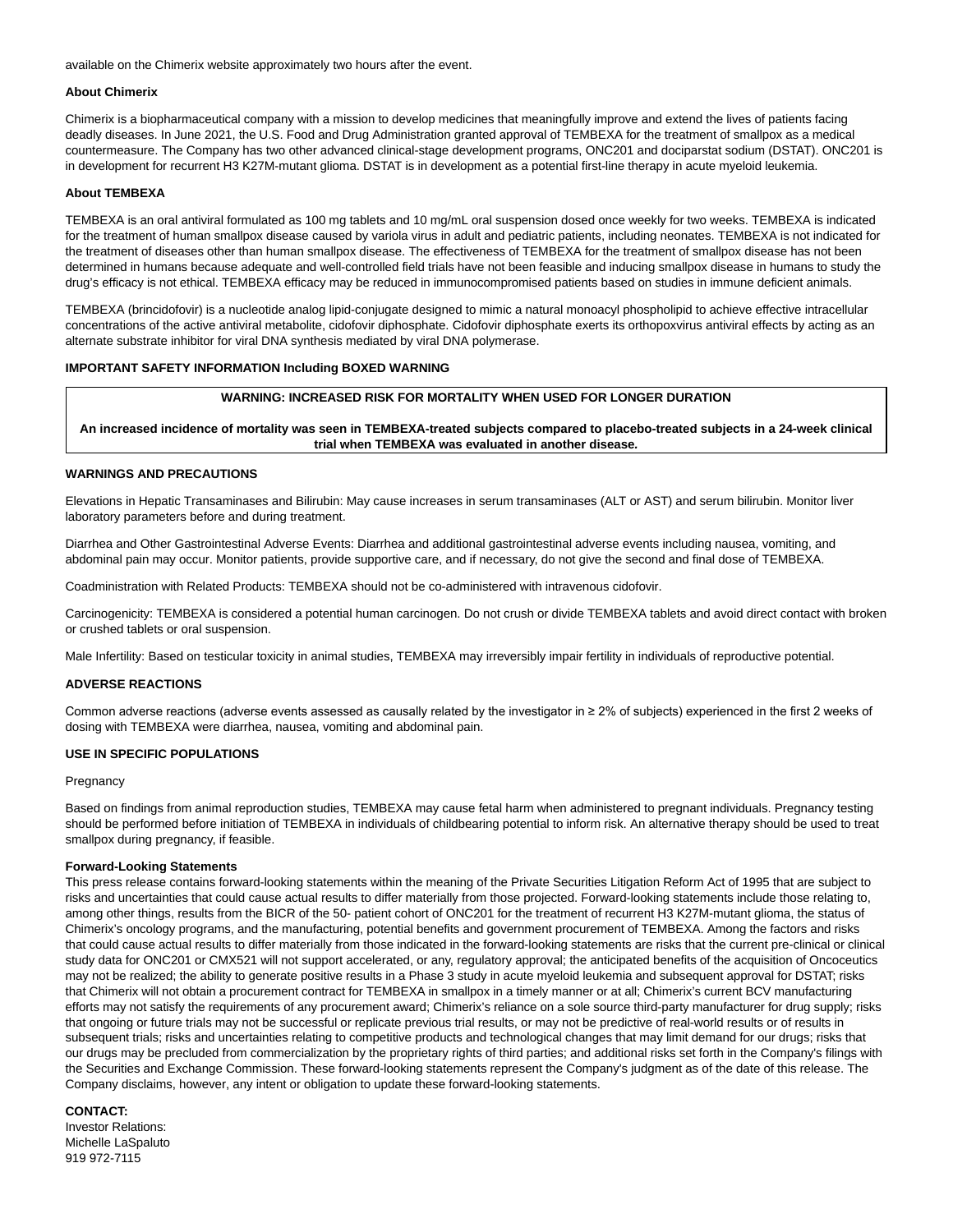Will O'Connor Stern Investor Relations 212-362-1200 [will@sternir.com](https://www.globenewswire.com/Tracker?data=Nrjm5vmDqr-tYkjvTVumlAOFaMvXywCOxE1GvjxcHk7WfdZIMecI4N3vIEcT67e_QM0vcvPNZTBrcWZZTOH8Aw==)

## **CHIMERIX, INC. CONSOLIDATED BALANCE SHEETS (in thousands, except share and per share data)**

|                                                                                           |    | December 31,<br>2021 |    | December 31,<br>2020 |  |
|-------------------------------------------------------------------------------------------|----|----------------------|----|----------------------|--|
| <b>ASSETS</b>                                                                             |    |                      |    |                      |  |
| Current assets:                                                                           |    |                      |    |                      |  |
| Cash and cash equivalents                                                                 | \$ | 15,397               | \$ | 46,989               |  |
| Short-term investments, available-for-sale                                                |    | 72,970               |    | 31,973               |  |
| Accounts receivable                                                                       |    |                      |    | 340                  |  |
| Inventories                                                                               |    | 2.760                |    |                      |  |
| Prepaid expenses and other current assets                                                 |    | 4,678                |    | 2,356                |  |
| Total current assets                                                                      |    | 95,805               |    | 81,658               |  |
| Long-term investments                                                                     |    | 2,022                |    |                      |  |
| Property and equipment, net of accumulated depreciation                                   |    | 253                  |    | 214                  |  |
| Operating lease right-of-use assets                                                       |    | 2,404                |    | 2.825                |  |
| Other long-term assets                                                                    |    | 56                   |    | 26                   |  |
| <b>Total assets</b>                                                                       | \$ | 100,540              | \$ | 84,723               |  |
| <b>LIABILITIES AND STOCKHOLDERS' EQUITY</b>                                               |    |                      |    |                      |  |
| <b>Current liabilities:</b>                                                               |    |                      |    |                      |  |
| Accounts payable                                                                          | \$ | 2,788                | \$ | 1,283                |  |
| <b>Accrued liabilities</b>                                                                |    | 13,108               |    | 7,250                |  |
| Note payable                                                                              |    | 14,000               |    |                      |  |
| <b>Total current liabilities</b>                                                          |    | 29,896               |    | 8,533                |  |
| Lease-related obligations                                                                 |    | 2,392                |    | 2,814                |  |
| <b>Total liabilities</b>                                                                  |    | 32,288               |    | 11,347               |  |
| Stockholders' equity:                                                                     |    |                      |    |                      |  |
| Preferred stock, \$0.001 par value, 10,000,000 shares authorized at December 31, 2021 and |    |                      |    |                      |  |
| 2020; no shares issued and outstanding as of December 31, 2021 and 2020                   |    |                      |    |                      |  |
| Common stock, \$0.001 par value, 200,000,000 shares authorized at December 31, 2021 and   |    |                      |    |                      |  |
| 2020; 86,884,266 and 62,816,039 shares issued and outstanding as of December 31, 2021     |    |                      |    |                      |  |
| and 2020, respectively                                                                    |    | 87                   |    | 63                   |  |
| Additional paid-in capital                                                                |    | 953,782              |    | 785,673              |  |
| Accumulated other comprehensive loss, net                                                 |    | (21)                 |    |                      |  |
| Accumulated deficit                                                                       |    | (885, 596)           |    | (712, 360)           |  |
| Total stockholders' equity                                                                |    | 68,252               |    | 73,376               |  |
| Total liabilities and stockholders' equity                                                | \$ | 100,540              | \$ | 84,723               |  |

## **CHIMERIX, INC.**

## **CONSOLIDATED STATEMENTS OF OPERATIONS AND COMPREHENSIVE LOSS (in thousands, except share and per share data)**

|                   |      | <b>Three Months Ended December</b><br>31. |     |       |  | <b>Years Ended December 31,</b> |    |       |  |  |
|-------------------|------|-------------------------------------------|-----|-------|--|---------------------------------|----|-------|--|--|
|                   | 2021 |                                           |     | 2020  |  | 2021                            |    | 2020  |  |  |
| Revenues:         |      |                                           |     |       |  |                                 |    |       |  |  |
| Contract revenue  | \$   | $\blacksquare$                            | -SS | 1.116 |  | 1,928                           | \$ | 5,274 |  |  |
| Licensing revenue |      | 46                                        |     |       |  | 51                              |    | 98    |  |  |